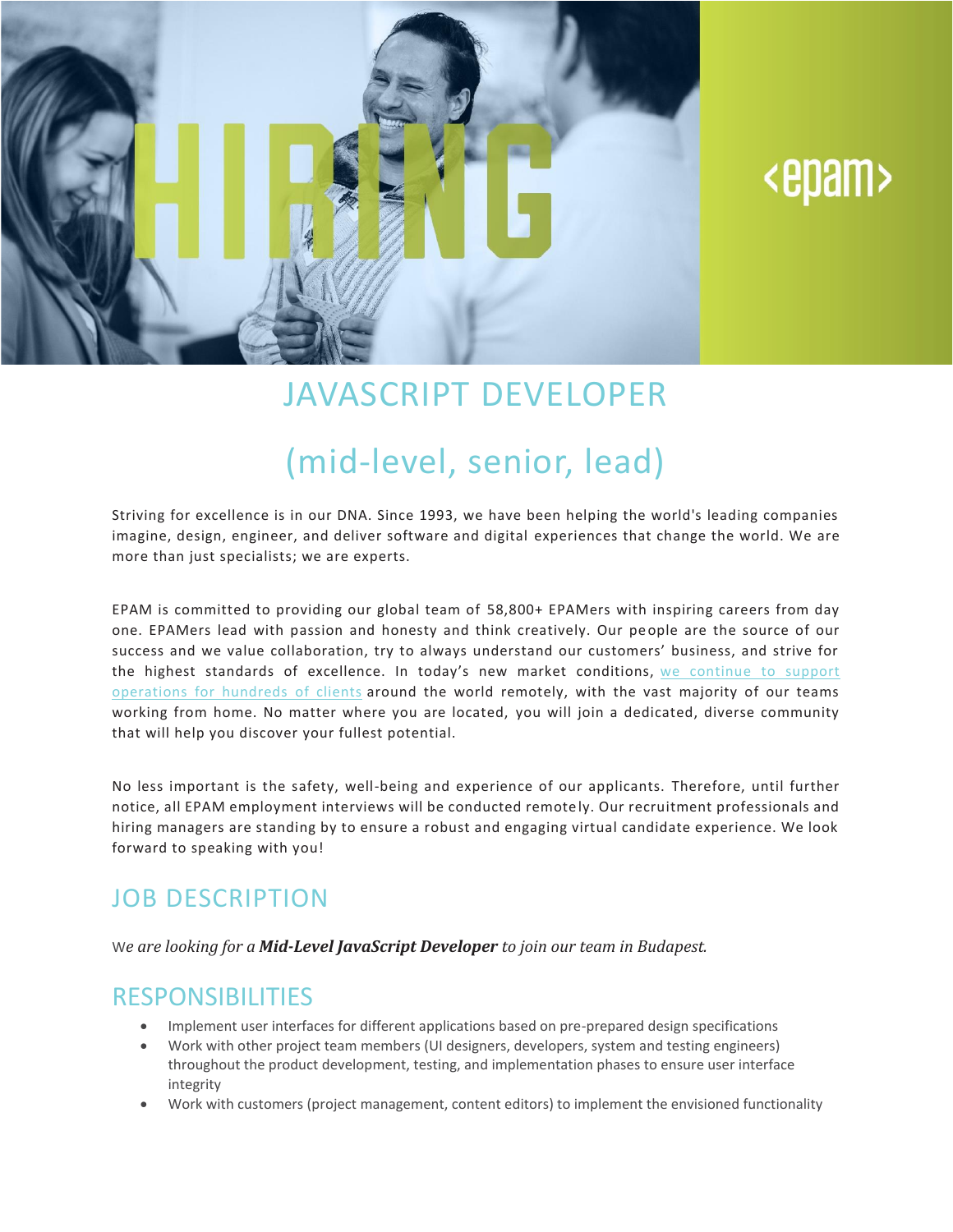- Provide estimates for how much time it will take to complete the defined layout /development tasks
- Document the implementation and work products
- Observe the quality rules during the project, supply the QA Leader with upcoming ideas
- Fulfill requirements / responsibilities according to the Quality Management System

#### REQUIREMENTS

- Strong knowledge of and experience in JavaScript/ CSS/ HTML 5 web layout design and implementation
- Knowledge of and experience in JavaScript libraries, and frameworks (ex.: Angular 7+ /React/NodeJS)
- Experience in software development projects in cooperation with different development teams
- Experience in building cross-browser user interfaces
- Solid understanding of cross-platform browser compatibility issues
- Fluent English

#### *We are looking for a Senior JavaScript Developer to join our team in Budapest.*

#### RESPONSIBILITIES

- Deliver responsive web user interfaces based on designs
- Participate in evaluation of the designs
- Work with other project team members to ensure user interface integrity
- Participate effectively in the estimation process

### REQUIREMENTS

- At least 5 years' experience in HTML5, CSS3, JavaScript
- Experience with responsive designs
- Experience in the field of building cross-browser (both desktop and mobile) user interfaces
- Knowledge of and experience in JavaScript libraries, and frameworks (ex.: Angular 7+ /React/NodeJS)
- Be dedicated to implement high quality web user interfaces
- Have a good command of both written and spoken English

*We are looking for a Lead JavaScript Developer to join our team in Budapest.*

#### RESPONSIBILITIES

• As a lead developer, you will be responsible for the implementation of different types of functionalities described in design documents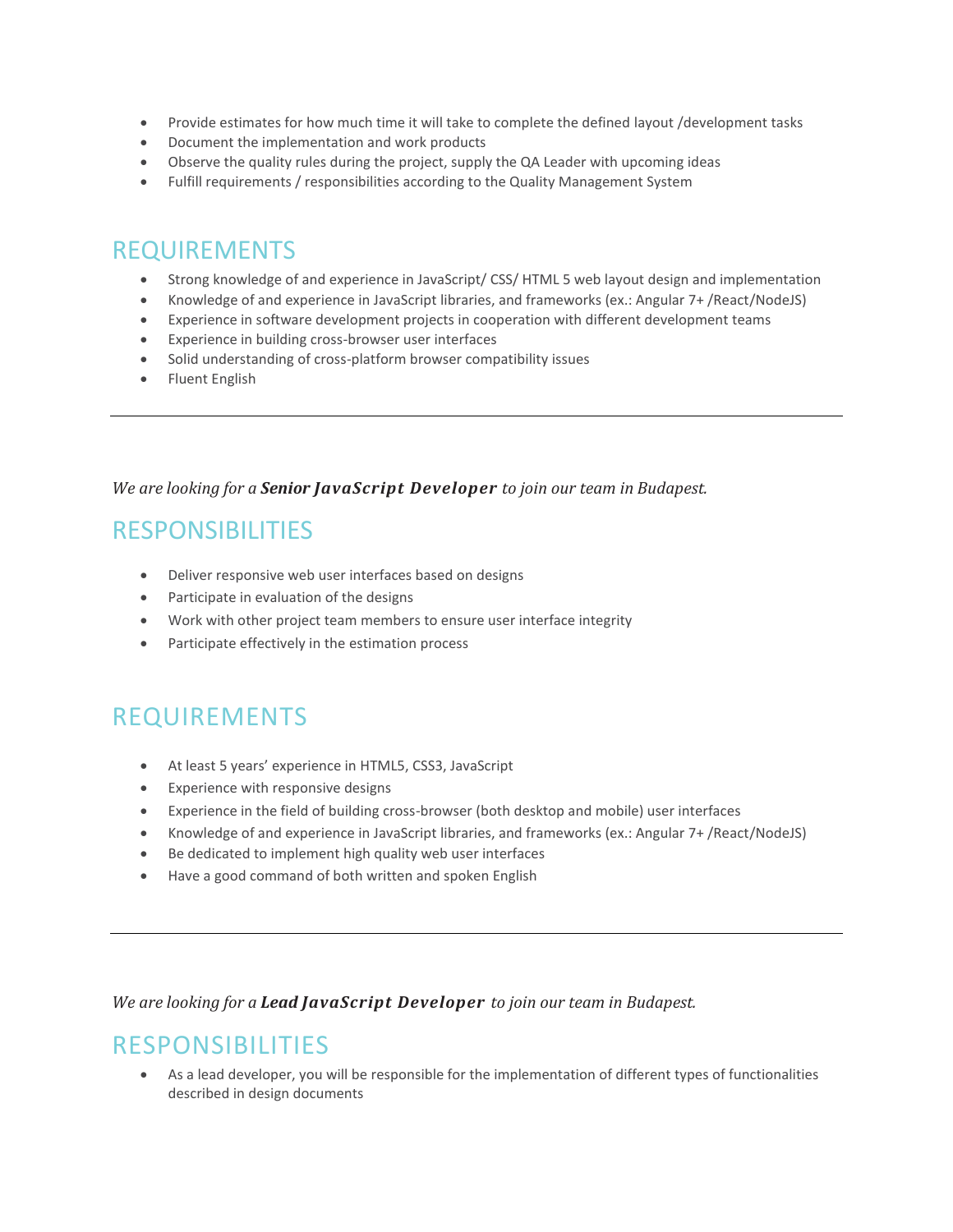- Manage sections of ongoing projects, help to manage individual teams, closely adhere to deadlines
- Coordinate, plan and track tasks and activities
- Help identify, escalate, resolve any technical issues and problems that might occur
- Ensure designs are in compliance with specifications and customer requirements
- The lead developer ensures that the Scrum team is capable of consuming stakeholder demand and delivers a versioned platform
- The role demands skills in Agile team organization and delivery, database and coding skills plus the ability to maintain an ongoing discussion with the stakeholders and partners

#### REQUIREMENTS

- 7+ years of hands-on software development experience
- Strong knowledge of and experience in JavaScript, CSS, HTML 5 web layout design and implementation
- Knowledge of and experience in JavaScript libraries, and frameworks (ex.: Angular 7+ /React/NodeJS)
- Experience in software development projects in cooperation with different development teams
- Experience in building cross-browser user interfaces
- Solid understanding of cross-platform browser compatibility issues
- The ideal candidate should have a broad understanding of various coding methodologies, testing practices, and tools and know when to apply each method to achieve the desired outcomes
- Must be able to provide support for their team
- Fluent English is a must
- Excellent communication and program solving skills

### WE OFFER

- Permanent job with remote work opportunity
- Widespread training and development opportunities, language courses, soft-skill trainings
- Vast opportunities for self-development, unlimited access to LinkedIn Learning, GAL trainings
- Multilingual work environment
- Competitive salary and benefit packages (private health care, sportcard, fringe benefits)
- International projects, working in hybrid teams with high-skilled peers
- Sport and social teams support, advanced CSR programs

#### HOW TO APPLY

If you are interested in the above-mentioned position, please send a detailed CV (in English) referring to the position to: [job\\_hu@epam.com](mailto:job_hu@epam.com)

### EU HEADQUARTERS

[Corvin Offices 5. Bókay János 44. Budapest, H-1083, Hungary](https://www.google.com/maps/place/EPAM+Systems/@47.4861395,19.0740755,17z/data=!4m5!1m2!2m1!1sCorvin+Offices+I.+Fut%C3%B3+street+47-53+Budapest,+H-1082,+Hungary!3m1!1s0x0:0xb467ae21d429e65) Phone: +36-1-327-7400 / Fax: +36-1-577-2384